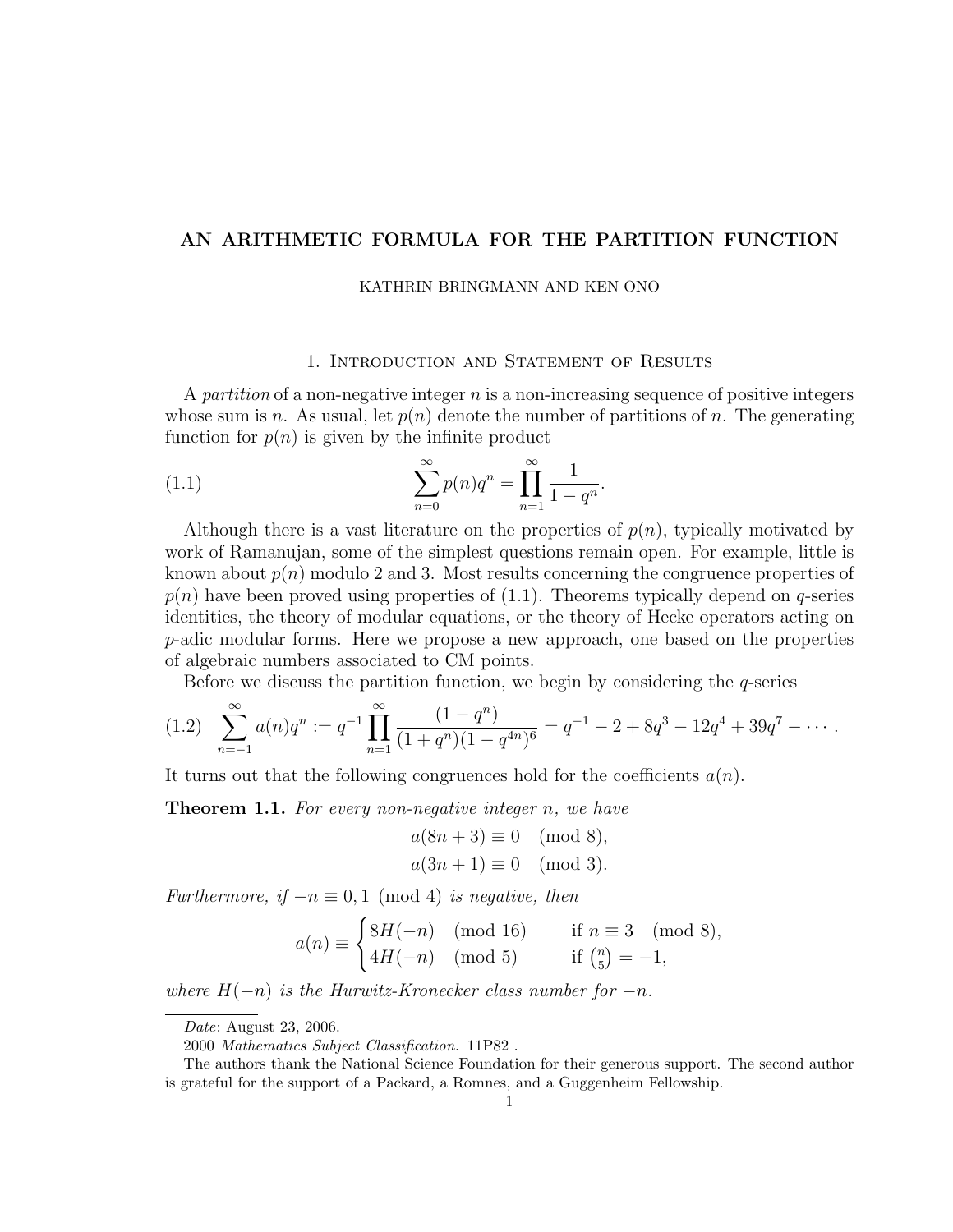#### 2 KATHRIN BRINGMANN AND KEN ONO

The congruences modulo 8 and 3 are easy to prove using q-series manipulations, or the theory of Hecke operators. Instead we give an "arithmetic" proof uniformly describing all four congruences. Such arguments, when they apply, arithmetically explain the congruence properties of integers like  $a(n)$  modulo small powers of small primes.

Although we defer the proof of Theorem 1.1 to Section 2, here we illustrate the simple idea underlying the proof by explaining the congruence

(1.3) 
$$
a(35) = 69168 \equiv 0 \pmod{16}.
$$

The class number  $H(-35)$  denotes the number of classes of positive definite integral binary quadratic forms with discriminant  $-35$  under the action of  $PSL_2(\mathbb{Z})$ . It turns out that  $H(-35) = 2$ , and one may represent these two classes of quadratic forms by

$$
Q_1(x, y) := x^2 + xy + 9y^2
$$
 and  $Q_2(x, y) := 3x^2 + xy + 3y^2$ .

If  $\tau_{Q_1}$  and  $\tau_{Q_2}$  are the unique points in the upper half of the complex plane which are roots of  $Q_1(x, 1) = 0$  and  $Q_2(x, 1) = 0$ , respectively, and if  $j(z)$  is the usual modular j-function

$$
j(z) = q^{-1} + 744 + 196884q + 21493760q^{2} + \cdots
$$

 $(q := e^{2\pi i z}$  throughout), then it is a classical fact that

$$
j(\tau_{Q_1}) = -58982400 - 26378240\sqrt{5}
$$
 and  $j(\tau_{Q_2}) = -58982400 + 26378240\sqrt{5}$ .

These numbers satisy the congruence

(1.4) 
$$
j(\tau_{Q_i}) - 744 \equiv 8 \pmod{16}
$$
.

Thanks to recent work of Zagier [4], it is not difficult to show that

$$
(1.5) \t a(35) \equiv -(j(\tau_{Q_1}) - 744)) - (j(\tau_{Q_2}) - 744) = 117966288 \pmod{240}.
$$

Therefore, congruence (1.3) follows immediately from (1.4) and (1.5).

The proof of Theorem 1.1 depends on the fact that  $(1.4)$  and  $(1.5)$  hold in greater generality. In view of this arithmetic proof for the  $a(n)$  congruences, it is natural to ask whether such an approach can be made to apply to the partition function  $p(n)$ . Success of such a strategy requires analogs of both  $(1.4)$  and  $(1.5)$ . Here we take the first step and obtain an analog of  $(1.5)$ . In other words, we show that  $p(n)$  is a "trace" of CM values of a fixed modular invariant.

To state this result, we first fix notation. Let  $d \equiv 0,3 \pmod{4}$  be a positive integer, and let  $\mathcal{Q}_d^{(p)}$  $\frac{p}{d}$  be the set of positive definite integral binary quadratic forms (note. including imprimitive forms, if there are any)

$$
Q(x, y) = [a, b, c] = ax^{2} + bxy + cy^{2}
$$

of discriminant  $-d = b^2 - 4ac$ , with the additional property that 6 | a. The congruence subgroup  $\Gamma_0(6)$  acts on  $\mathcal{Q}_d^{(p)}$  $\mathcal{L}_d^{(p)}$ . Specifically, if  $M = \begin{pmatrix} \alpha & \beta \\ \gamma & \delta \end{pmatrix} \in \Gamma_0(6)$ , then this action is defined by

(1.6) 
$$
Q \circ M := [a, b, c](\alpha x + \beta y, \gamma x + \delta y) := [a', b', c'].
$$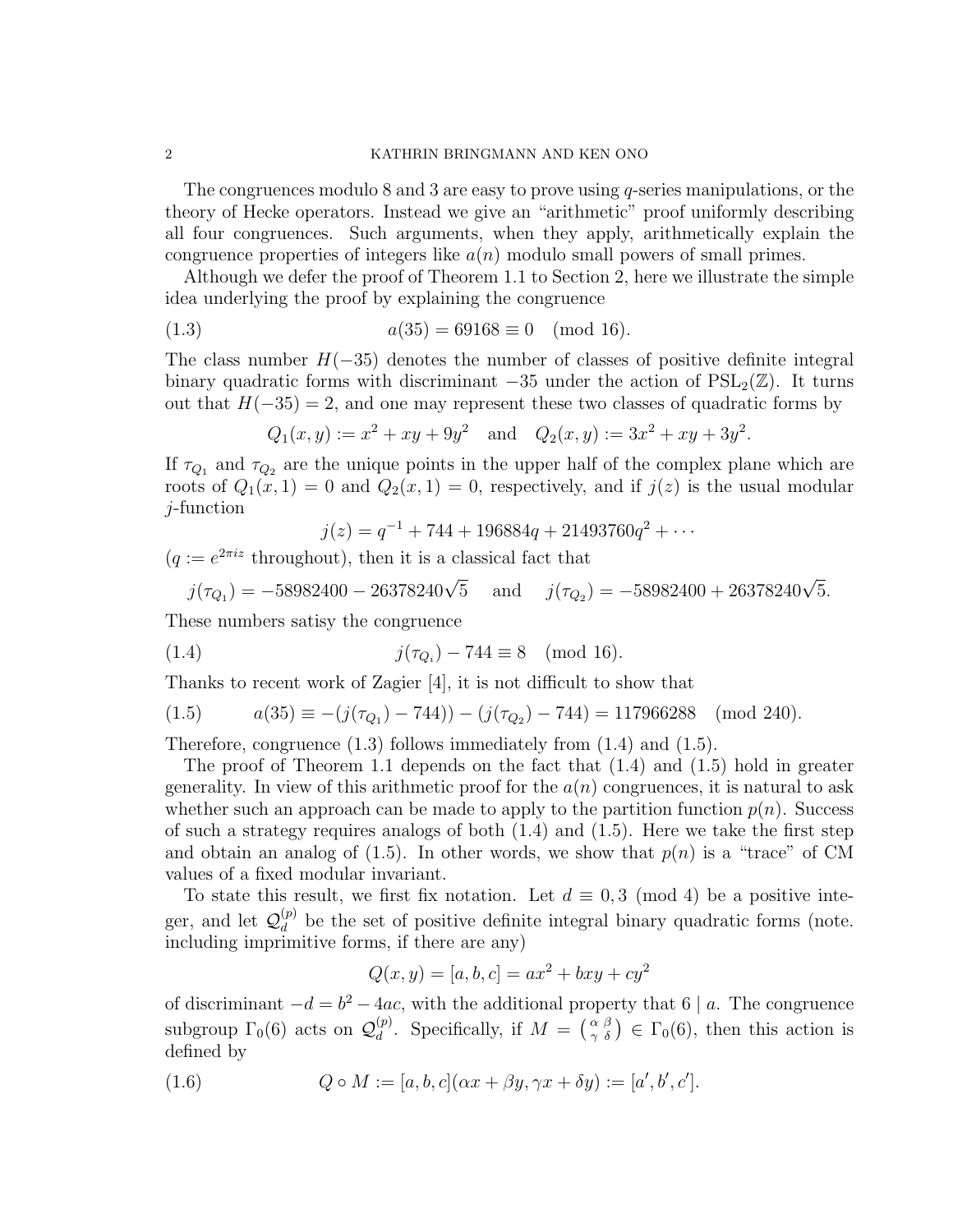Since  $6 \mid a'$ , it follows that this action is well defined.

For each Q, let  $\tau_Q$  be the unique complex number in  $\mathbb{H}$ , the upper half of the complex plane, which is a root of  $Q(x, 1) = 0$ , and let  $\Gamma_{\tau_Q}$  be its isotropy subgroup in  $\Gamma_0(6)$ . If  $f(z): \mathbb{H} \to \mathbb{C}$  is a  $\Gamma_0(6)$ -invariant function, then for a positive integer n we define the discriminant  $-24n+1$  twisted trace of  $f(z)$ , say  $\text{Tr}^{(p)}(f; n)$ , by

(1.7) 
$$
\text{Tr}^{(p)}(f;n) := \sum_{Q \in \mathcal{Q}_{24n-1}^{(p)}/\Gamma_0(6)} \frac{\chi_{12}(Q)f(\tau_Q)}{\# \Gamma_{\tau_Q}},
$$

where  $\chi_{12}(Q)$  is defined by

$$
\chi_{12}([a,b,c]) := \left(\frac{12}{b}\right).
$$

Remark. It is simple to check that  $b \equiv b' \pmod{12}$  in (1.6). Therefore, formula (1.7) is well defined.

The partition numbers  $p(n)$  are traces of a Poincaré series  $P(z)$  which is a weakly holomorphic Maass form. To define this series, let  $I_s(x)$  denote the usual I-Bessel function, the so-called modified Bessel function of the first kind, and let

$$
\Gamma_{\infty} := \left\{ \pm \begin{pmatrix} 1 & n \\ 0 & 1 \end{pmatrix} \; : \; n \in \mathbb{Z} \right\}
$$

denote the translations within  $SL_2(\mathbb{Z})$ . This Poincaré series is defined by

(1.8) 
$$
P(z) := 4\pi \sum_{A \in \Gamma_{\infty} \backslash \Gamma_0(6)} \text{Im}(Az)^{\frac{1}{2}} I_{\frac{3}{2}}(2\pi \text{Im}(Az)) e(-\text{Re}(Az)),
$$

where for  $x \in \mathbb{R}$  we let  $e(x) := e^{2\pi ix}$ .

**Theorem 1.2.** If n is a positive integer, then

$$
p(n) = \frac{\text{Tr}^{(p)}(P; n)}{24n - 1}.
$$

In particular, we have that

$$
p(n) \equiv -\text{Tr}^{(p)}(P; n) \pmod{24}.
$$

Theorem 1.2 is the partition function analog of (1.5). In both cases we have power series coefficients expressed as sums of a modular invariant over equivalence classes of CM points. In (1.5) we have traces of  $j(z) - 744$  modulo 240, and in Theorem 1.2 we have an exact identity describing  $p(n)$  as traces of  $P(z)$ . It turns out that these two facts have even more in common. If  $s > 1$  and

$$
F_s(z) := -12 + \pi \sum_{A \in \Gamma_{\infty} \backslash \mathrm{SL}_2(\mathbb{Z})} \mathrm{Im}(Az)^{\frac{1}{2}} I_{s-\frac{1}{2}}(2\pi \mathrm{Im}(Az)) e(-\mathrm{Re}(Az))
$$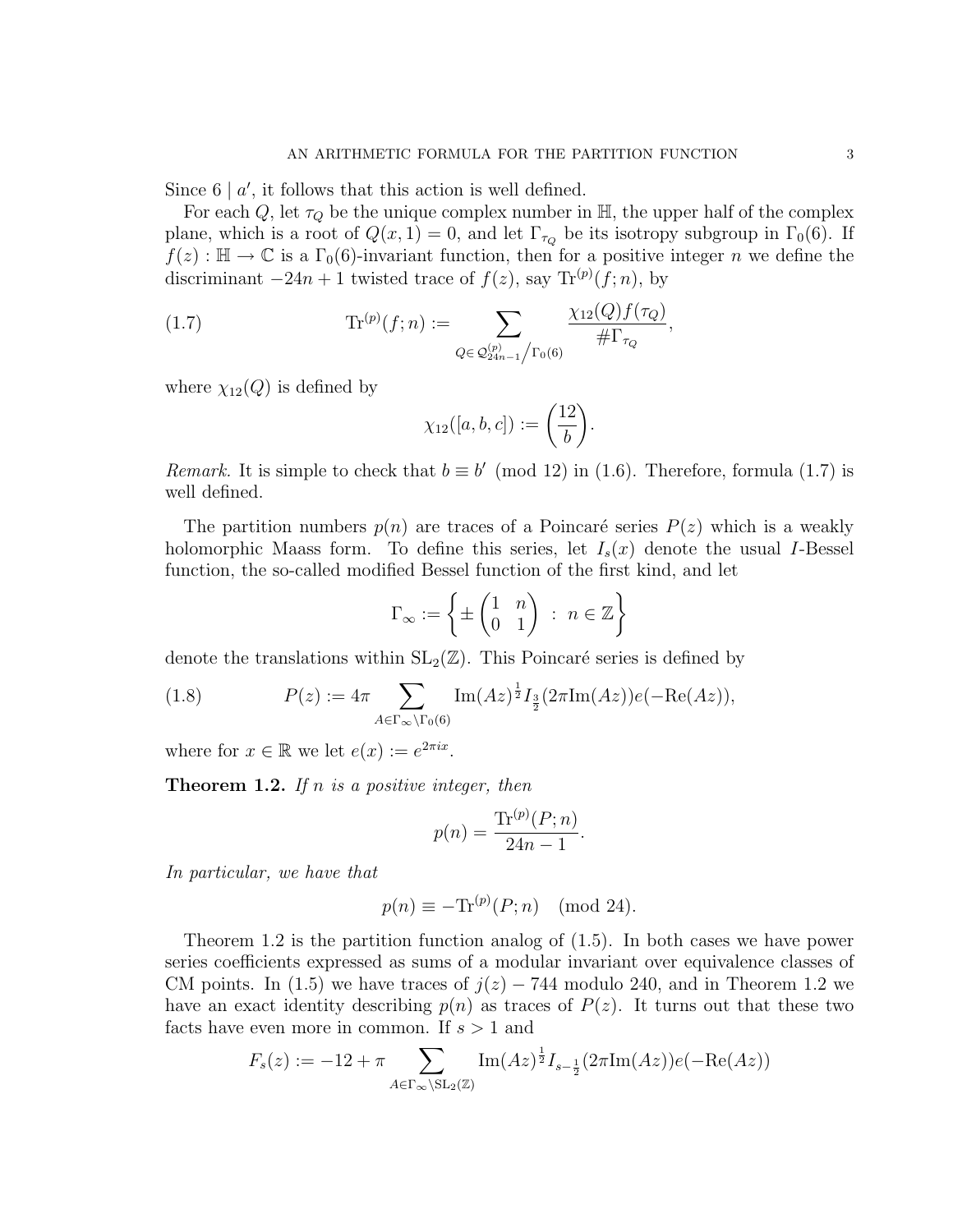(compare with (1.8)), then Niebur [2] showed that the analytic continuation of  $F_s(z)$ , as  $s \to 1$ , is  $\frac{1}{2}(j(z) - 744)$ . Consequently, in both cases the coefficients are traces of Poincaré series of similar type.

Questions. In view of these results and analogies, it is natural to raise the following questions.

(1) Is there a simple description of  $P(z)$  in terms of

$$
E_2^*(z) = -\frac{3}{\pi \text{Im}(z)} + 1 - 24 \sum_{n=1}^{\infty} \sigma_1(n) q^n
$$

and canonical modular forms such as Eisenstein series and quotients of Dedekindeta functions?

- (2) Are there suitable algebraic normalizations of the values of  $P(z)$  at CM points?
- (3) If so, then are there analogs of congruences such as (1.4) for these normalizations?

Remark. A positive solution to Question (1) is presumably the most direct approach to Question (2).

In Section 2 we recall classical congruence properties for values of the j-function, and we recall Zagier's work on traces of singular moduli. Then in Section 3 we prove Theorem 1.1. Theorem 1.2 is simply an arithmetic reformulation of Rademacher's exact formula for  $p(n)$ . In Section 4 we recall a useful version of this formula which describes  $p(n)$  as an infinite sum involving *I*-Bessel functions and Salie-type sums. We then use the classical fact that such Salié sums may be rewritten as Poincaré-type series over orbits of CM points to prove Theorem 1.2. In Section 5 we conclude by describing the Poincaré series  $P(z)$  as a Maass form.

### 2. Singular moduli and the proof of Theorem 1.1

Here we prove Theorem 1.1. The proof follows from the generalizations of (1.4) and (1.5). We begin by recalling these generalizations.

As before, let

$$
j(z) = q^{-1} + 744 + 196884q + 21493760q^{2} + \cdots
$$

be the usual modular  $j$ -function. Its values at CM points in the upper half of the complex plane are known as *singular moduli*, and they are algebraic integers.

The facts we require about singular moduli are easily described in the language of quadratic forms. To make this precise, let  $d \equiv 0, 3 \pmod{4}$  be a positive integer, and let  $\mathcal{Q}_d$  be the set of positive definite integral binary quadratic forms (note. including imprimitive forms, if there are any)

$$
Q(x, y) = [a, b, c] = ax^2 + bxy + cy^2
$$

with discriminant  $-d = b^2 - 4ac$ . For each Q, let  $\tau_Q$  be the unique complex number in the upper half-plane which is a root of  $Q(x, 1) = 0$ .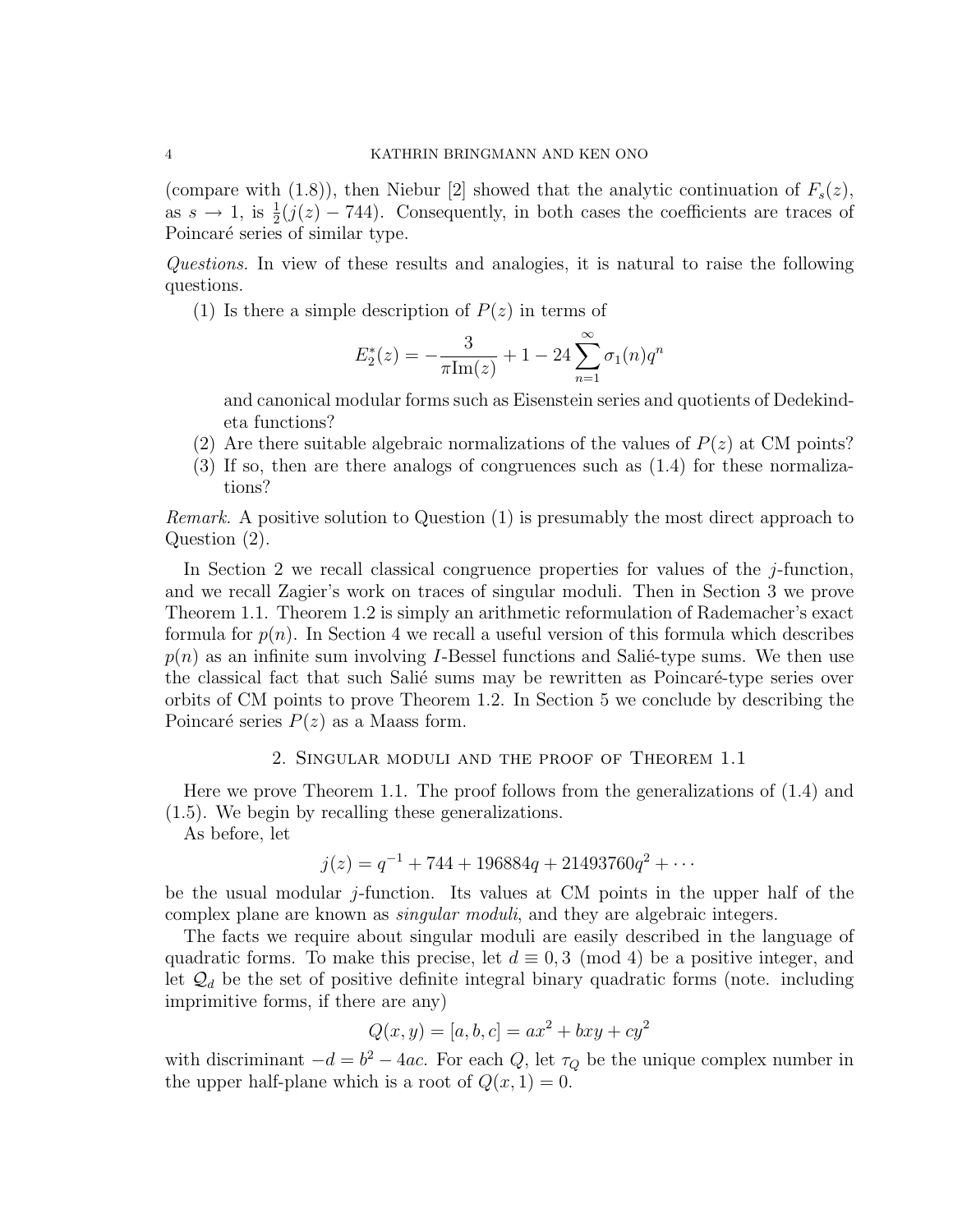It is a classical fact that the singular modulus  $j(\tau_Q)$  is an algebraic integer which depends only on the equivalence class of Q under the action of  $\Gamma := \mathrm{PSL}_2(\mathbb{Z})$ . Following Zagier, we use these singular moduli to define certain traces which turn out to be integers closely related to the integers  $a(n)$  in Theorem 1.1. If  $\omega_Q \in \{1,2,3\}$  is given by

$$
\omega_Q := \begin{cases} 2 & \text{if } Q \sim_\Gamma [a, 0, a], \\ 3 & \text{if } Q \sim_\Gamma [a, a, a], \\ 1 & \text{otherwise}, \end{cases}
$$

then define the trace  $\text{Tr}(j - 744; d)$  by

(2.1) 
$$
\text{Tr}(j - 744; d) := \sum_{Q \in \mathcal{Q}_d/\Gamma} \frac{j(\tau_Q) - 744}{\omega_Q}.
$$

Zagier proved (see Theorem 1 of [4]) the following theorem concerning the generating function of these traces.

**Theorem 2.1.** If integers  $b(n)$  are defined by

$$
\sum_{n=-1}^{\infty} b(n)q^n := \left(\sum_{n=-1}^{\infty} a(n)q^n\right) \cdot \left(1 + 240 \sum_{n=1}^{\infty} \sum_{d|n} d^3 q^{4n}\right) = q^{-1} - 2 + 248q^3 - \cdots,
$$

then for every positive integer  $d \equiv 0, 3 \pmod{4}$  we have

$$
Tr(j - 744; d) = -b(d).
$$

Example. To illustrate Theorem 2.1, consider the case where  $d = 3$ . We have  $H(-3) =$ 1/3, and the quadratic form  $Q = x^2 + xy + y^2$  can be chosen to represent  $Q_3/\Gamma$ . Therefore, it follows that

$$
\text{Tr}(j - 744; 3) = \frac{j\left(\frac{-1+\sqrt{-3}}{2}\right) - 744}{3} = -248.
$$

The fact that  $b(3) = 248$  confirms the  $d = 3$  case of Theorem 2.1.

It turns out that singular moduli satisfy some delightfully simple congruences modulo small powers of small primes. We require the following congruences proven by Gross and Zagier in [1].

**Theorem 2.2.** If  $d \equiv 0, 3 \pmod{4}$  is a positive integer and  $Q \in \mathcal{Q}_d$ , then

$$
d \equiv 3 \pmod{8} \implies j(\tau_Q) \equiv 0 \pmod{2^{15}},
$$
  
\n
$$
d \equiv 1 \pmod{3} \implies j(\tau_Q) \equiv 1728 \pmod{3^6},
$$
  
\n
$$
d \equiv 2,3 \pmod{5} \implies j(\tau_Q) \equiv 0 \pmod{5^3}.
$$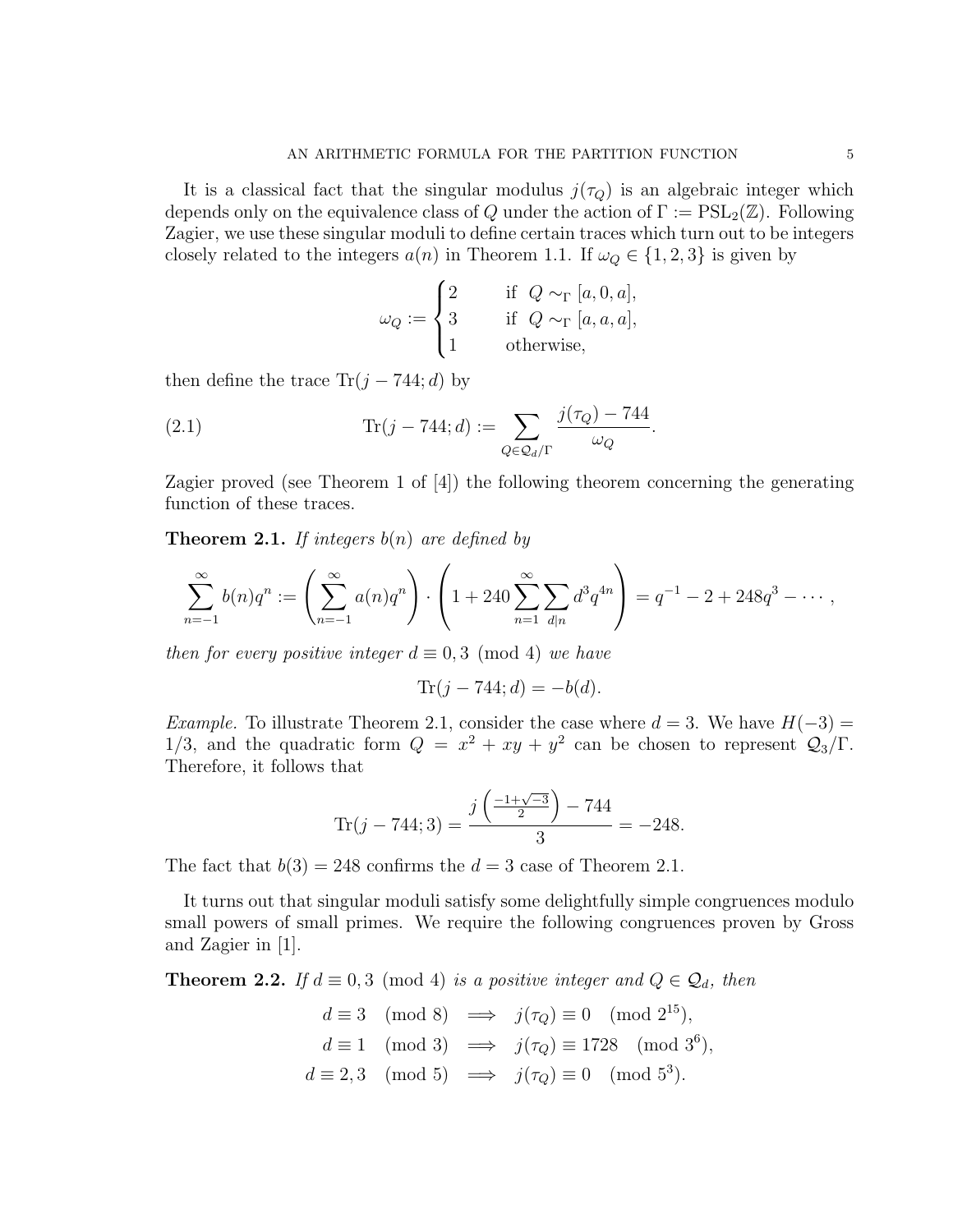## 3. Proof of Theorem 1.1

Here we use the facts given in Section 2 to prove Theorem 1.1. By construction, the integers  $b(n)$  defined in the statement of Theorem 2.1 satisfy the congruence

$$
a(n) \equiv b(n) \pmod{240}
$$

for all *n*. Therefore, it suffices to prove the claimed congruences for the integers  $b(n)$ . Since we have that

$$
H(-d) = \sum_{Q \in \mathcal{Q}_d/\Gamma} \frac{1}{\omega_Q},
$$

equation (2.1) and the congruences in Theorem 2.2 imply that

$$
d \equiv 3 \pmod{8} \implies \text{Tr}(j - 744; d) \equiv 8H(-d) \pmod{16},
$$
  
\n
$$
d \equiv 1 \pmod{3} \implies \text{Tr}(j - 744; d) \equiv 0 \pmod{3},
$$
  
\n
$$
d \equiv 2,3 \pmod{5} \implies \text{Tr}(j - 744; d) \equiv H(-d) \pmod{5}.
$$

Theorem 1.1 now follows by applying Theorem 2.1.

# 4. Rademacher's sums and the proof of Theorem 1.2

Theorem 1.2 is an arithmetic reformulation of Rademacher's exact formula for  $p(n)$ . Here we recall one version of his famous result (see pages 273 and 282 of [3]).

**Theorem 4.1.** If n is a positive integer, then

$$
p(n) = 2\pi (24n - 1)^{-\frac{3}{4}} \sum_{k=1}^{\infty} \frac{A_k(n)}{k} I_{\frac{3}{2}}\left(\frac{\pi \sqrt{24n - 1}}{6k}\right),
$$

where

$$
A_k(n) := \frac{1}{2} \sqrt{\frac{k}{12}} \sum_{\substack{x \pmod{24k} \\ x^2 \equiv -24n+1 \pmod{24k}}} (-1)^{\left\{\frac{x}{6}\right\}} \cdot e\left(\frac{x}{12k}\right).
$$

In the sum, x runs through the residue classes modulo 24k, and  $\{\alpha\}$  denotes the integer nearest to  $\alpha$ .

*Remark.* Note that  $\{\frac{x}{6}\}$  $\frac{x}{6}$  is well defined for those x appearing in the definition of  $A_k(n)$ .

The sums  $A_k(n)$  are Salié type sums, and they are easily described in terms of orbits of CM points under the action of  $\Gamma_0(6)$ .

**Proposition 4.2.** If  $k$  and  $n$  are positive integers, then we have

$$
A_k(n) = \sqrt{\frac{k}{3}} \sum_{Q \in \mathcal{Q}_{24n-1}^{(p)}/\Gamma_0(6)} \frac{\chi_{12}(Q)}{\# \Gamma_{\tau_Q}} \sum_{\substack{A \in \Gamma_{\infty} \backslash \Gamma_0(6) \\ \text{Im}(A\tau_Q) = \frac{\sqrt{24n-1}}{12k}}} e\left(-\text{Re}(A\tau_Q)\right).
$$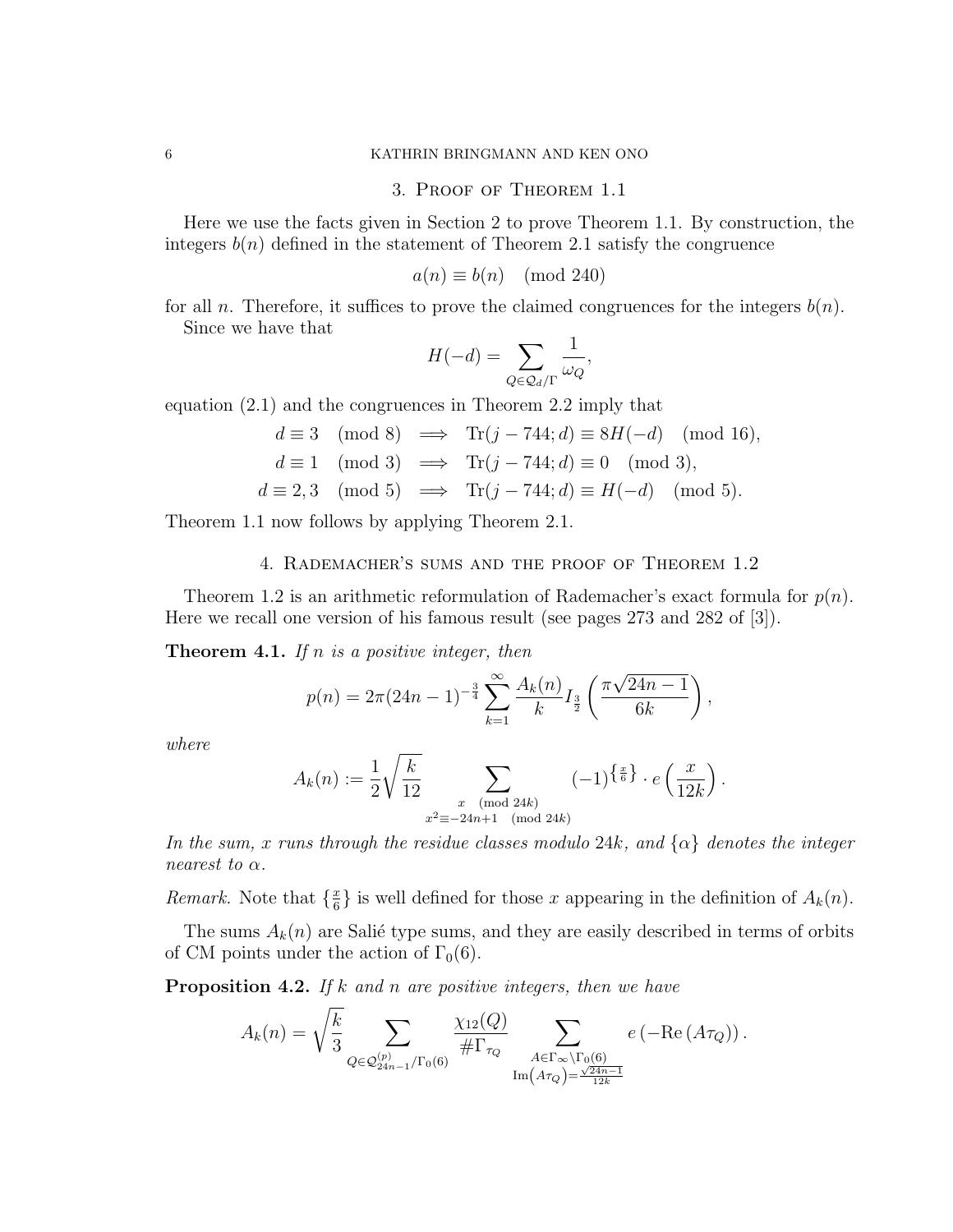Proof. For every integral binary quadratic form

$$
Q(x, y) := 6kx^2 + bxy + cy^2
$$

of discriminant  $-24n + 1$ , we have that

(4.1) 
$$
\tau_Q = \frac{-b + i\sqrt{24n - 1}}{12k}.
$$

Obviously, the coefficient  $b$  of  $Q$  solves the congruence

(4.2) 
$$
b^2 \equiv -24n + 1 \pmod{24k}.
$$

Conversely, every solution of (4.2) corresponds to a quadratic form with an associated CM point as above. Therefore there is a one-to-one correspondence between the solutions of

$$
b^2 - 24kc = -24n + 1 \qquad (k, b, c \in \mathbb{Z} \text{ with } k, c > 0)
$$

and the points of the orbits

$$
\bigcup_{Q \in \mathcal{Q}_{24n-1}^{(p)}/\Gamma_0(6)} \{A\tau_Q: A \in \Gamma_0(6)/\Gamma_{\tau_Q}\}.
$$

The group  $\Gamma_{\infty}$  preserves the imaginary part of such a CM point  $\tau_Q$ , and preserves  $(4.2)$ . However, it does not preserve the middle coefficient b of the corresponding quadratic forms modulo 24k. It identifies (but does not distinguish) the congruence classes  $b, b + 12k \pmod{24k}$  occuring in the definition of  $A_k(n)$ . Since  $\chi_{12}(Q) = (-1)^{\{\frac{k}{6}\}}$  (see (124.1) on page 283 of [3]) is fixed under the action of  $\Gamma_0(6)$ , which includes  $\Gamma_{\infty}$ , the corresponding summands for such pairs of congruence classes are equal. The proposition now follows easily since  $\Gamma_{\tau_Q}$  and  $\Gamma_{\infty}$  both contain the negative identity matrix.  $\Box$ 

Proof of Theorem 1.2. Theorem 4.1 and Proposition 4.2 give

$$
p(n) = \frac{2\pi}{\sqrt{3}} (24n - 1)^{-\frac{3}{4}} \sum_{Q \in \mathcal{Q}_{24n-1}^{(p)}/\Gamma_0(6)} \frac{\chi_{12}(Q)}{\# \Gamma_{\tau_Q}}
$$

$$
\sum_{k=1}^{\infty} \frac{1}{\sqrt{k}} \sum_{\substack{A \in \Gamma_{\infty}/\Gamma_0(6) \\ \text{Im}(A\tau_Q) = \frac{\sqrt{24n-1}}{12k}}} I_{\frac{3}{2}}(2\pi \text{Im}(A\tau_Q)) \cdot e(-\text{Re}(A\tau_Q)).
$$

The definition of  $P(z)$ , combined with the obvious change of variable relating  $1/$  $k$  to  $\operatorname{Im}(A\tau_Q)^{\frac{1}{2}}$ , gives

$$
p(n) = \frac{4\pi}{24n - 1} \sum_{Q \in \mathcal{Q}_{24n-1}^{(p)}/\Gamma_0(6)} \frac{\chi_{12}(Q)}{\# \Gamma_{\tau_Q}} \sum_{A \in \Gamma_{\infty}/\Gamma_0(6)} \text{Im}(A\tau_Q)^{\frac{1}{2}} I_{\frac{3}{2}}(2\pi \text{Im}(A\tau_Q)) e(-\text{Re}(A\tau_Q))
$$
  
=  $(24n - 1)^{-1} \text{Tr}^{(p)}(P; n).$ 

 $\Box$